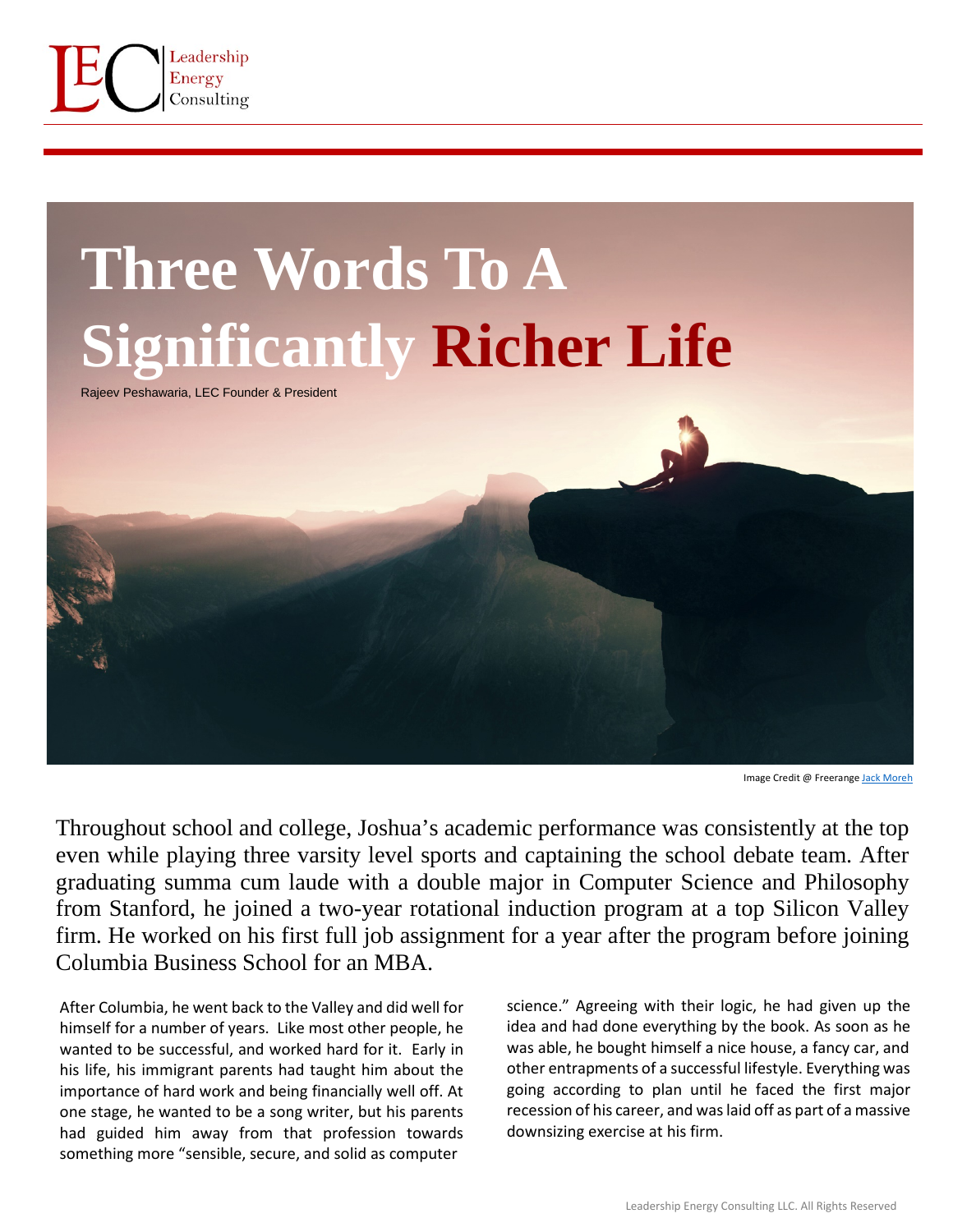Not having faced much failure or rejection in life until this point, losing his job was hard on him. He could not understand what he could have done differently, and worried about fulfilling his financial commitments without a steady income.

Why he was without a job today, he could not understand. Not only was he confused, he was also angry because he felt he was better and more deserving of retention than some of the others at the firm. Why had his bosses not protected him? Why did they play favorites?

A year went by with no luck on the job front, and he slipped into deep depression. His condition was on the verge of becoming very serious when he finally managed to get a good job at another company. Luckily, he managed to get himself together again, and immersed himself into his personal success recipe of working hard and creating results. He even met someone at work and after a year of dating, got married. Together, his spouse and he earned a very decent packet, moved into a very affluent part of town, and made a glamorous couple in social circles. Life was back on track, or so he thought. Bad luck stuck again in four years, this time in terms of major differences with his wife. The marriage ended with a messy divorce. He had given everything he could to the relationship, and could not understand why his estranged wife had been so unfair.

His personal problems took their toll on his work, and his performance started slipping behind some of the colleagues who he thought were not as good as him. Again, he was heart-broken, confused, and depressed. Why were such horrible things happening to him; why is everyone so terrible to him, he wondered. Given his growing cynicism about everything, his career and life would have derailed permanently had it not been for his boss, John. John knew that Joshua had great potential but needed help, and approved an executive coach to work with Joshua for six months.

Teresa, the coach, had been a senior Silicon Valley executive for many years and had just retired. She began by asking Joshua about his dreams, aspirations and values. He replied easily enough with, "I believe in working hard and creating as much wealth as possible so that I never have to face the financial insecurity my family had to face when I was a child. The problem is, the whole world is unfair…." Through many conversations that followed, Joshua finally realized how much negative energy his cynicism was generating.

"But what would you want your children to remember you for? What would you want your industry to remember you for? Are you fully passionate about what you do? Do you have what it takes to overcome your current and future crises?" Teresa asked. For the first time in his life, Joshua was at a loss of words. Teresa explained that she did not expect immediate answers, and told him to think about the questions for a couple of weeks until they met again. Without calling it such, she wanted him to think about his larger purpose in life.

Two weeks went by quickly, and when he drove to work on the day he was to meet Teresa again, Joshua was not sure he had all the answers to Teresa's difficult questions. Through a series of meetings following reflection times over the next few months, Teresa helped Joshua realize that he needed to utilize his many gifts to do more than just creating wealth. "The only goal in life cannot be to work hard in order to make lots of money. It must be to do or create something that makes a difference. And if you can make loads of money doing something that can leave a meaningful legacy, that would be like hitting the bull's eye," she explained.

With Teresa's help, Joshua eventually decided that he wanted to create a for-profit crowdfunding platform. The platform would help young entrepreneurs raise capital for ventures with financially viable disruptive ideas that could make life better for ordinary people.



Image Credit @ Unsplash [Martin Wyall](https://unsplash.com/photos/neWpnSy6pSI)